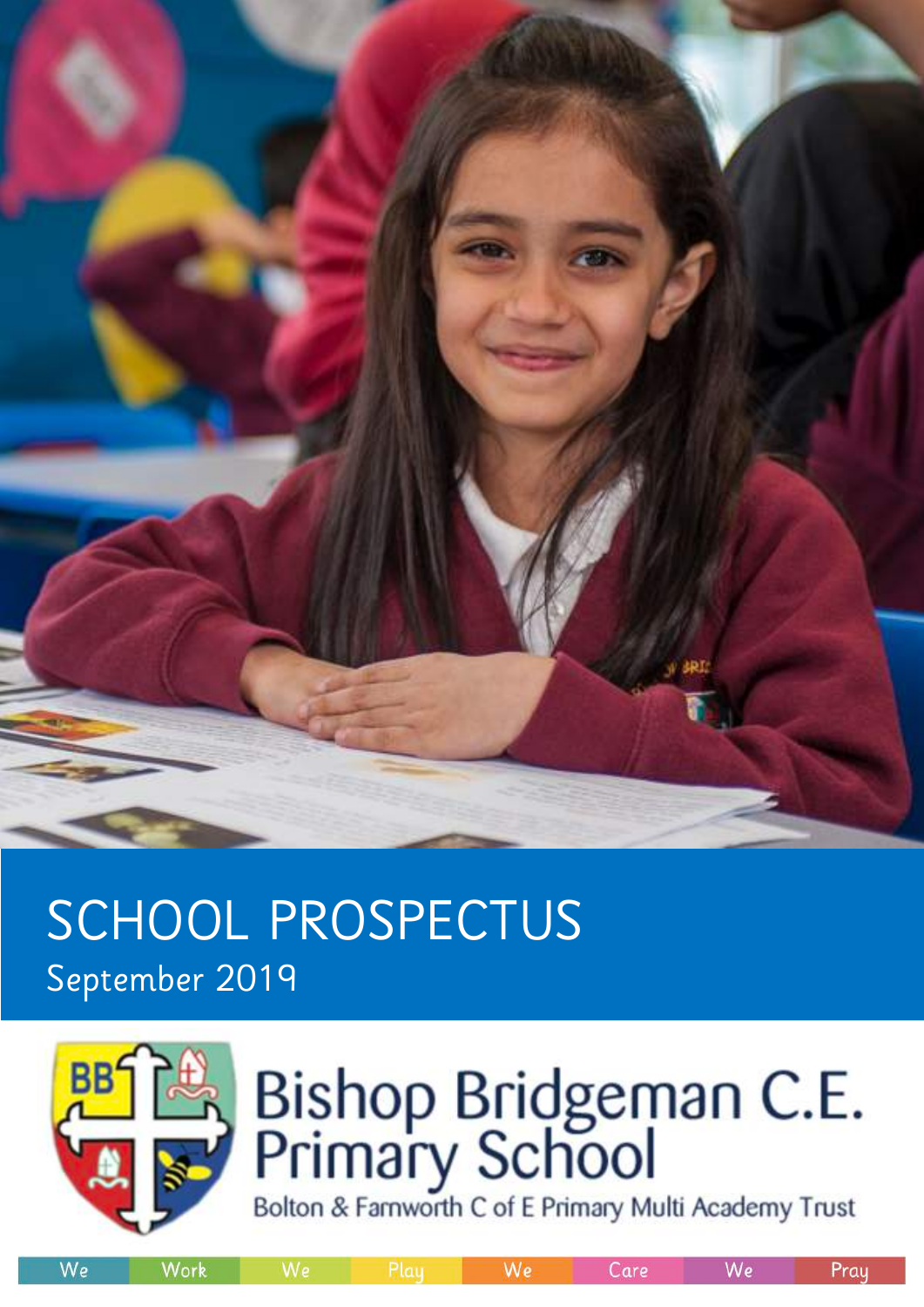

# A message from the principal

### Dear Parents/Carers

Thank you for choosing Bishop Bridgeman C.E. Primary School for your child's education. I believe that the primary years are the most important in a child's life and are certainly the most exciting. The sense of wonder and discovery children experience as they start their learning journey is a privilege to observe and be a part of. The staff at Bishop Bridgeman are committed to providing our children with the very best education possible. Children learn best when home and school form a strong partnership; working together, allows children to reach their full potential. When your child starts school, we want you to feel that you play an important part in our school community.

I would encourage all parents and carers, thinking about sending their child to Bishop Bridgeman, to book an appointment to visit the school to be able to discuss your child's future.



A message from the chair of governors

Dear Parents/Carers

On behalf of the governing body, I would like to welcome you to Bishop Bridgeman.

The governing body of Bishop Bridgeman consists of foundation governors, appointed by the church; parent governors; one staff governor; and one governor appointed by the local authority.

The governing body meets at least once each term to take an overview of the school's progress and strategically plan for the future. Every governor has a specific role and responsibility in the governance of the school. At Bishop Bridgeman we aim to provide only the best quality of education for your child. We know that every child matters to God and every child matters to us.

Canon C Bracegirdle Chair of Governors

Yours sincerely Mrs H Hafeji Principal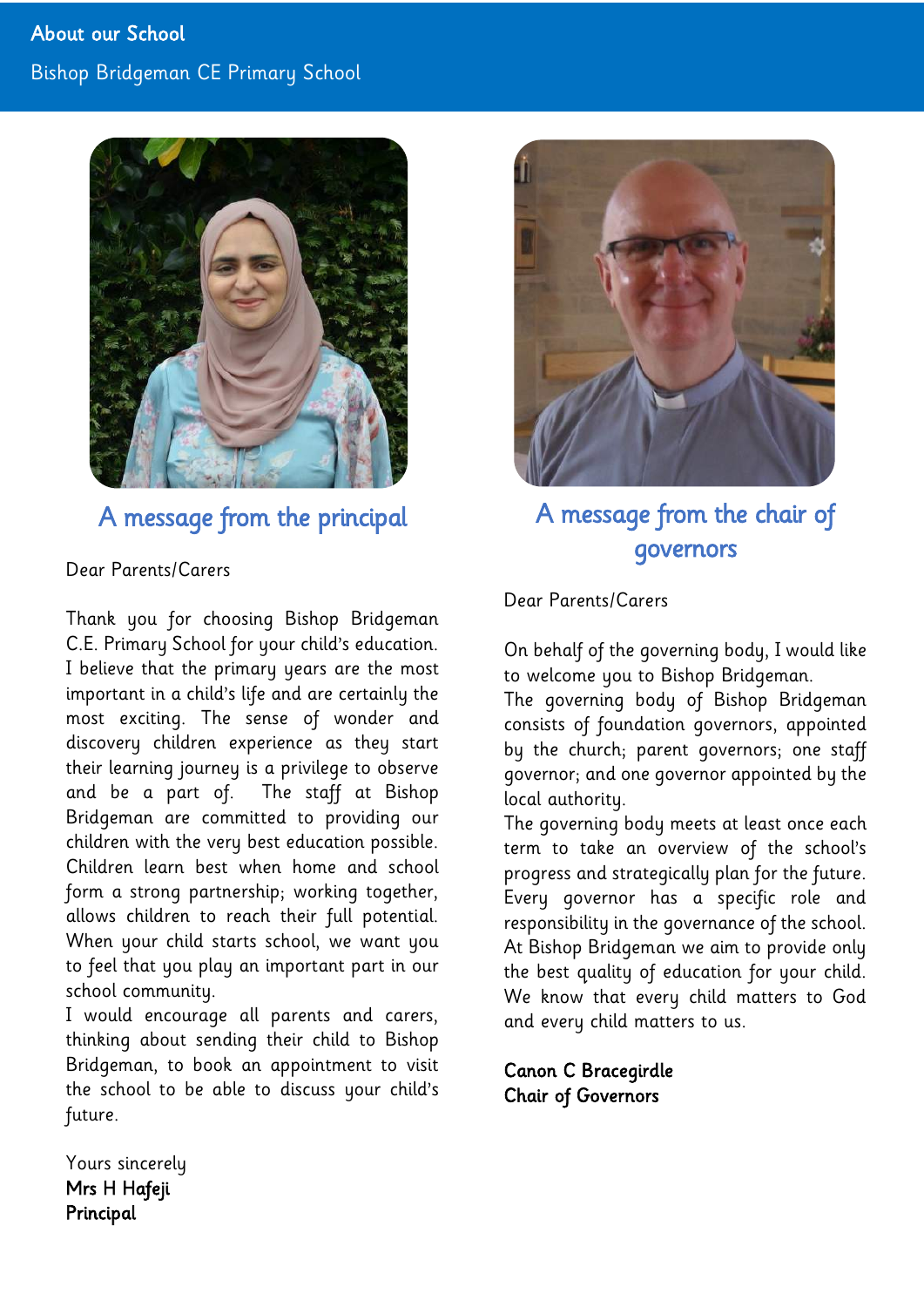Bishop Bridgeman Church of England Primary School is an academy school within The Bolton & Farnworth C of E Multi Academy Trust. We cater for children from 3-11 years as part of our main school and nursery.

# MISSION STATEMENT

### "Our School promotes the development of happy and confident learners, so that each child can achieve his or her potential."

This Mission Statement is set within the context of faith in God and recognition of our Christian tradition.

# AIMS

- To educate pupils intellectually, socially, morally, aesthetically, physically and spiritually within a school based on Christian principles.
- To provide an environment where children can react positively to learning. This is achieved by valuing each child and by the effective development of his/her skills and talents.
- To develop each child's sense of social responsibility, self-esteem, good manners, respect for others and self-discipline.
- To develop each pupil's spiritual awareness by promoting Christian principles, love of God and love of one's neighbour and by recognising and respecting other faiths present in our school.
- To provide a balanced curriculum within and beyond the regulations of the National Curriculum.
- To stimulate children's curiosity and excitement about the world and to encourage them to search for a faith by which to live.
- To use the financial resources at our disposal to provide the highest possible levels of staffing, equipment, attractive accommodation and surrounding.

# CHRISTIAN VALUES

At Bishop Bridgeman, we believe that LOVE should underpin all that we do. This feeds into our six core values:

Faith, Forgiveness, Friendship, Honesty, Hope and Trust



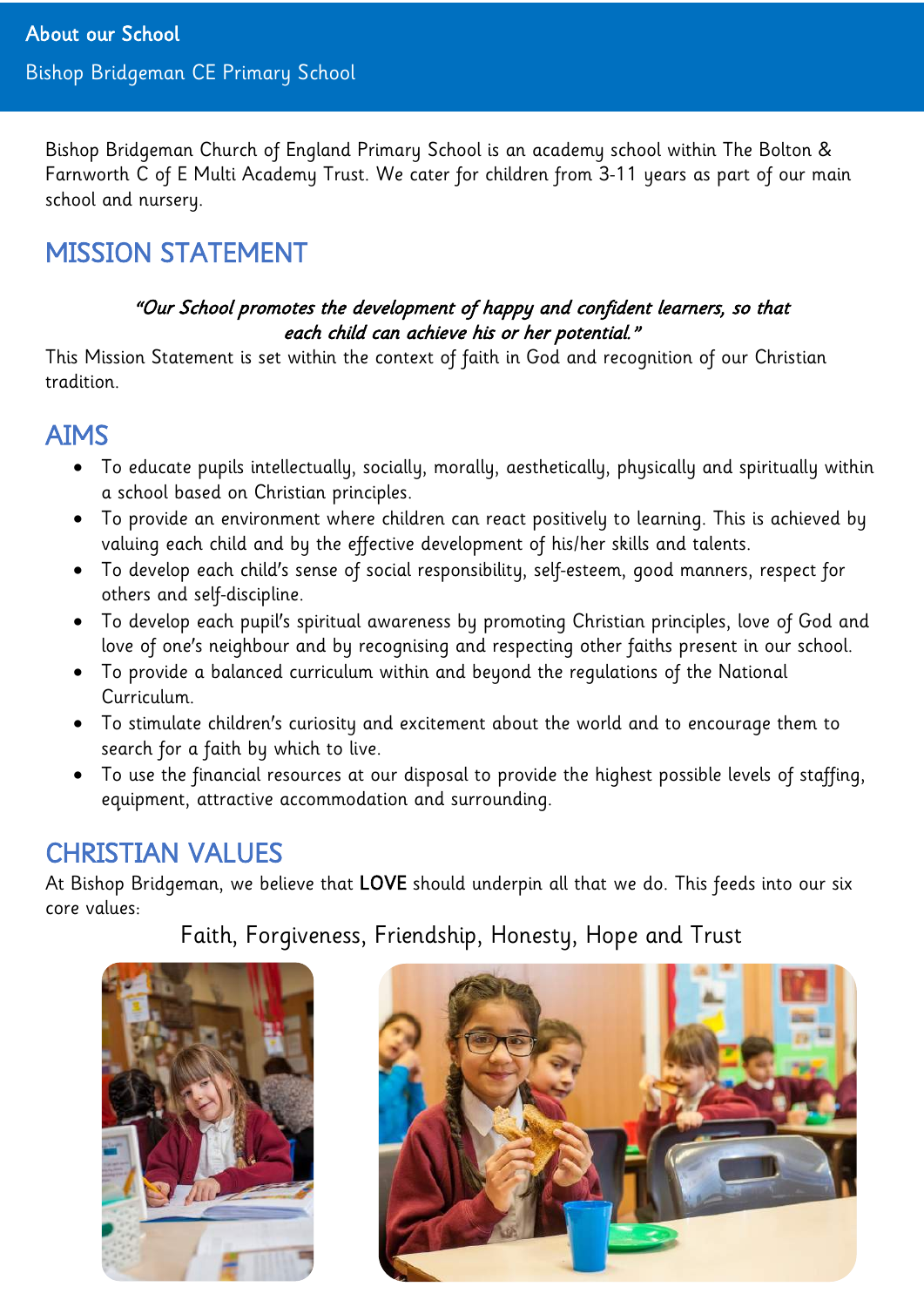# School Staff – September 2019

Bishop Bridgeman CE Primary School

| <b>Bolton and Farnworth Multi Academy Trust</b> |                                        |
|-------------------------------------------------|----------------------------------------|
| Mrs J Pilling                                   | CEO                                    |
| Mrs N Patel                                     | Trust School Improvement Director      |
| Mrs J Warburton                                 | <b>CFO</b>                             |
| Senior Leadership Team                          |                                        |
| Mrs H Hafeji                                    | Principal                              |
| Mr O McPhail                                    | Vice Principal                         |
| Mr C Booth                                      | Assistant Principal                    |
| Mrs Z Ogden                                     | Assistant Principal                    |
| Miss K Breen                                    | SENDCo / Inclusion Lead                |
| Miss V Potter                                   | English Lead                           |
| Miss S Rimmer                                   | Science Lead                           |
| Mrs S Gough                                     | <b>RE</b> Lead                         |
| <b>Teaching Staff</b>                           |                                        |
| Mr C Booth                                      | Year 6 / Maths Lead                    |
| Miss S Rimmer                                   | Year 6 / English Lead for KS2          |
| Mr O McPhail                                    | Year 5                                 |
| Mr D Ryan                                       | Year 5 / Science Lead                  |
| Mrs K Breingan                                  | Year 4                                 |
| Mr C Finn                                       | Year 4 / PE Lead                       |
| Mrs S Gough                                     | Year 3 / RE Lead                       |
| Miss N Geldard                                  | Year 3 / Geography & History Lead      |
| Miss V Potter                                   | Year 2 / English Lead for KS1          |
| Miss R Rothwell                                 | Year 2 / RE                            |
| Miss K Breen                                    | Year 1 / SENDCo                        |
| Miss K Greenall                                 | Year 1 / Art & D&T Lead                |
| Mrs Z Ogden                                     | Reception / EYFS and Curriculum Lead   |
| Miss S Ryan                                     | Reception / Computing Lead             |
| Mrs L Little                                    | Nursery                                |
| Mrs S Cooper                                    | Health & Wellbeing / Healthy Schools / |
|                                                 | MFL Lead                               |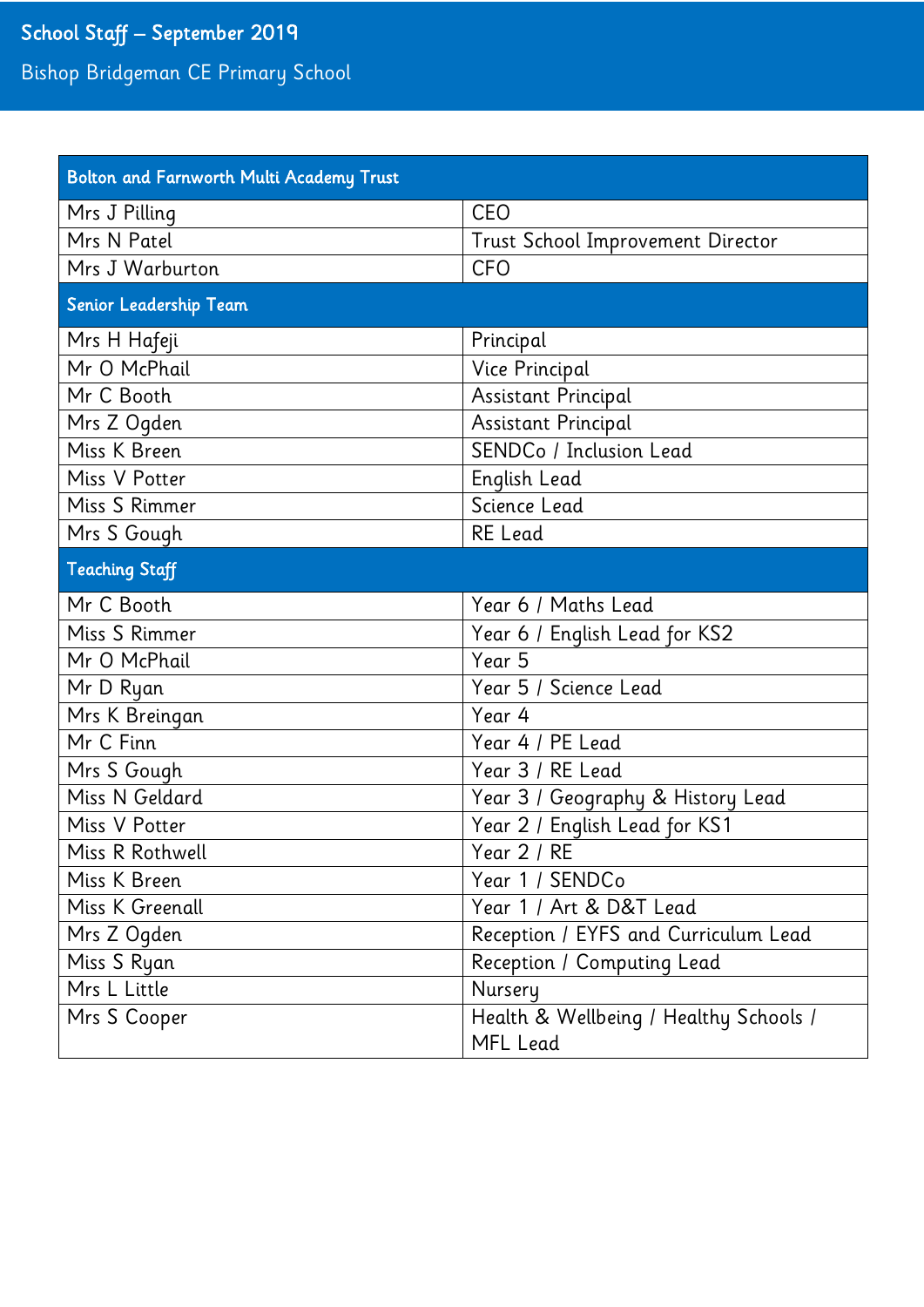# School Staff – September 2019

Bishop Bridgeman CE Primary School

| <b>Teaching Support Staff</b> |                                |
|-------------------------------|--------------------------------|
| Miss B Smyth                  | Mrs H Dakri                    |
| Mrs B Smyth                   | Mrs D Felton                   |
| Mrs A Munshi                  | Miss L Mercer                  |
| Mrs K Newton                  | Mrs H Simjee                   |
| Mrs A Ainsworth               | Mrs V Brocklebank              |
| Mrs T McWilliams              | Mrs J Boyce                    |
| Mrs M Zahir                   | Mrs N Khan                     |
| Mrs S Chadat                  | Miss T Jeffries                |
| Mrs Y Abbas                   | Mr S Walmsley                  |
| Mrs K Couperthwaite           | Mrs A Rout                     |
| Mrs S Singh                   | Mrs A Yusuf                    |
| Mrs E Alcock                  |                                |
| <b>Administration Staff</b>   |                                |
| Mrs D Goulden                 | HR / Finance Officer           |
| Mrs L Tipping                 | School Administration Officer  |
| Mrs S Waddington              | Principal's PA                 |
| Mrs D Sutcliffe               | Site Manager                   |
| <b>School Governors</b>       |                                |
| Canon C Bracegirdle           | Chair of Governors             |
| Cllr. J Walsh                 | Vice Chair of Governors        |
| Rev. M Slack                  | <b>Foundation Governor</b>     |
| Mr G Pincott                  | <b>Foundation Governor</b>     |
| Miss E Weston                 | <b>Foundation Governor</b>     |
| Mr I Hepburn                  | <b>Foundation Governor</b>     |
| Mrs H Hafeji                  | Principal                      |
| Mr O McPhail                  | <b>Staff Governor</b>          |
| Mrs S Vora                    | <b>Elected Parent Governor</b> |
| Mr I Akram                    | <b>Elected Parent Governor</b> |



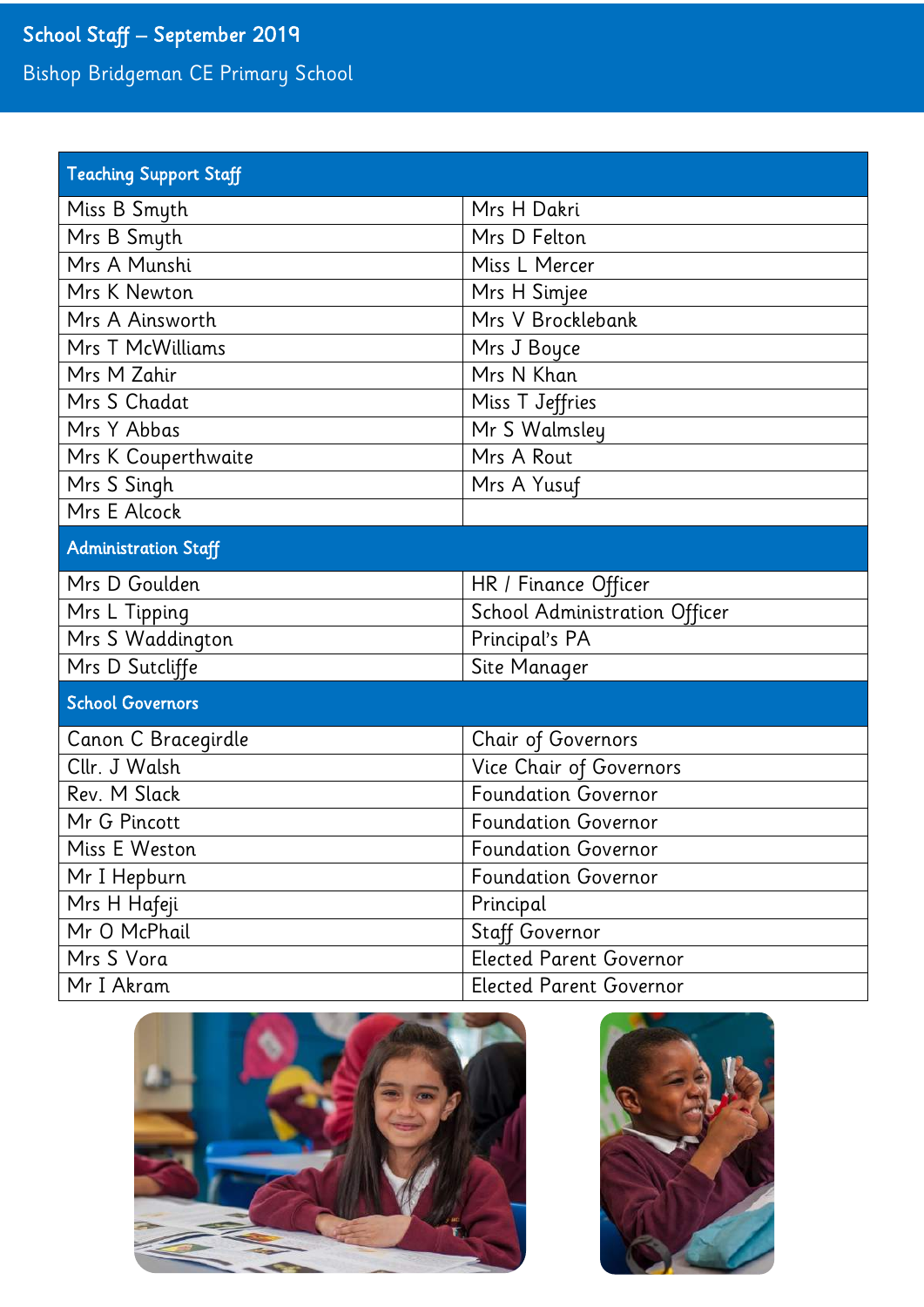# SCHOOL ADMISSION POLICY FOR 2018/19

The Local authority manages the school admission process and sets the deadline for applying for places. You can apply quickly and easily online at www.bolton.gov.uk/admissions. If you do not want to apply online, you can apply through paper application.

Please be aware that the LA have strict deadlines.

At Bishop Bridgeman, the governors will admit all children having a statement of special educational needs / education health care plan in which the school is named. Admission criteria:

- 1. Looked after children (children in public care) and children with a statement of special educational needs or education, health and care plan in whose statement the school is named.
- 2. Children whose medical or social circumstances mean that their needs can only be met at this school.
- 3. Baptised children whose baptism is recognised by the Church of England.
- 4. Children who are baptised or dedicated at a church which is a member of Churches Together in Britain and Ireland, or a local Churches Together organisation.
- 5. Children who regularly attend a church which is a member of Churches Together in Britain and Ireland, or a local Churches Together organisation.
- 6. Children who will have an older brother or sister attending the school at the time of their admission.
- 7. Any other children.

If at the end of the process, if a place has not been allocated, the parents have the right to appeal in a tribunal. If parents wish to follow this course of action, they should contact Pupil and Student Services, Paderborn House, Bolton, BL1 1JW. Telephone No: 01204 332092

Admission to Bishop Bridgeman Nursery does not guarantee your child a place at Bishop Bridgeman C.E. Primary School.





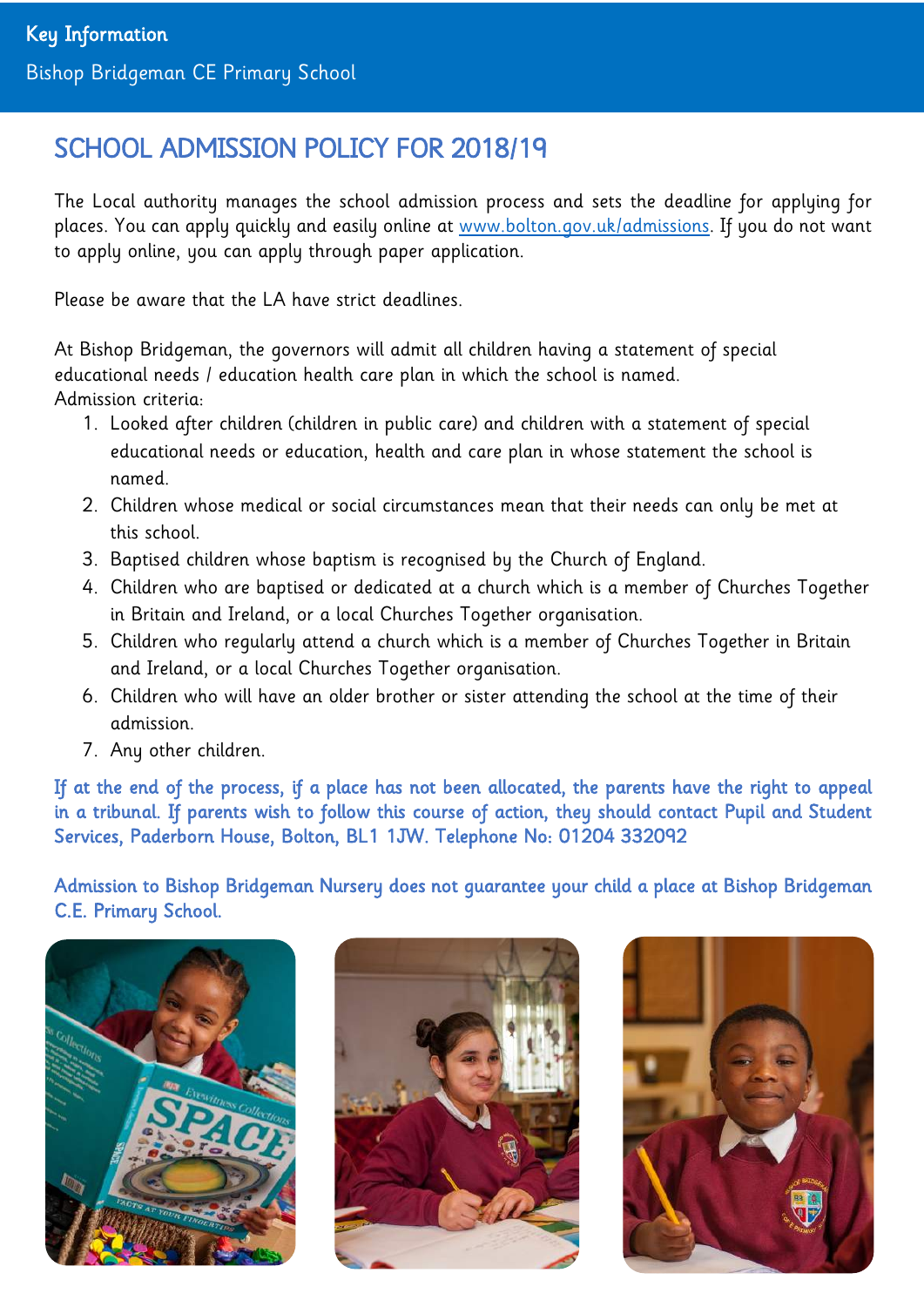# SCHOOL ROUTINES & GENERAL INFORMATION

# The School Day

### **Nurseru**

| Morning Session   | $8:30$ am $-11:30$ am |
|-------------------|-----------------------|
| Afternoon Session | $12:30$ pm $-3:30$ pm |

# Main School

| <b>Breakfast Club</b> | 8:15am                 |
|-----------------------|------------------------|
| Start of School Day   | $8:55$ am              |
| Key Stage 1           | $12:05$ pm $-13:05$ pm |
| Lunchtime             |                        |
| Key Stage 2           | $12:15pm - 13:10pm$    |
| Lunchtime             |                        |
| End of School Day     | 3:20 <sub>pm</sub>     |

Children should not arrive at school any earlier than 8.45am unless they are attending the breakfast club which starts at 8.15am. All children should be collected by a named adult.

# Breakfast Club

Breakfast club is open from 8:15am each day. Children will be provided with a choice of breakfast items and a range of engaging activities. We encourage children to attend breakfast club to ensure a smooth transition into classes and to set them up for the school day.

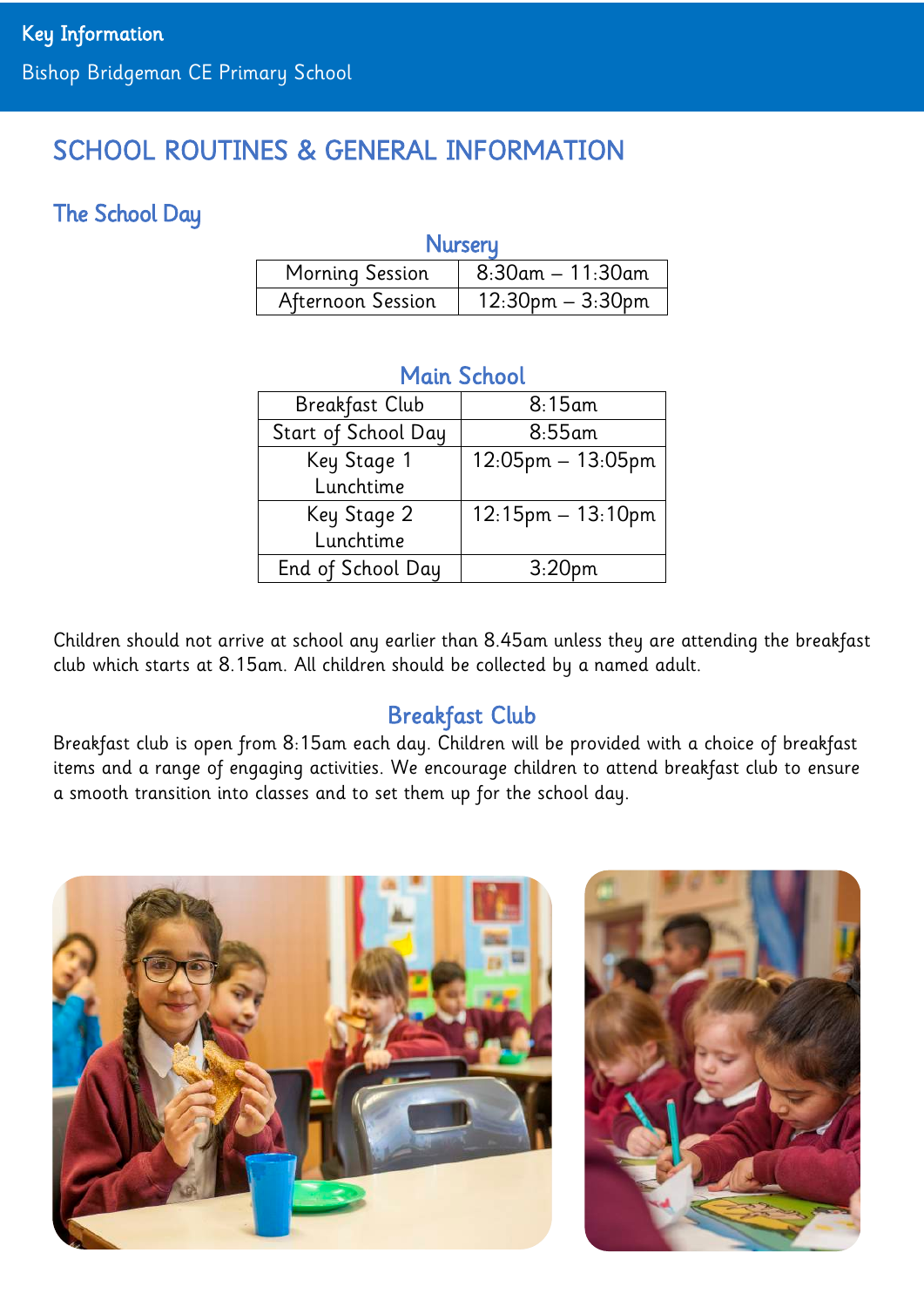# SCHOOL UNIFORM

The school has adopted a school uniform for several reasons:

- o to help children look smart and recognisable;
- o to develop a sense of pride and belonging;
- o to ensure that children are dressed to meet the different demands of the school day.

### The school colours are maroon and white and the uniform is:

- o grey trousers, shorts or skirt;
- o white blouse/shirt or polo shirt;
- o maroon sweater, cardigan or sweatshirt (with school logo);
- o a maroon/white gingham summer dress can be worn in warmer weather.

### All children are expected to wear the uniform.

School clothes can be bought from most children's clothes shops. School sweatshirts, which have the school badge on, can be purchased from uniform stores within Bolton.

### Children should also have the following items in school from Monday to Friday:

- o a pair of slip-on pumps (trainers for outdoor activities);
- o a pair of BLACK shorts or tracksuit bottoms;
- o a PE t-shirt with the school logo;
- o a draw-string bag in which to keep the above.

### Children must not wear at any time:

- o jeans or track suits;
- o jewellery (except studded earrings);
- o make up and nail polish;
- o high heeled footwear.

Please ensure that all your child's belongings are labelled clearly with his/her name.



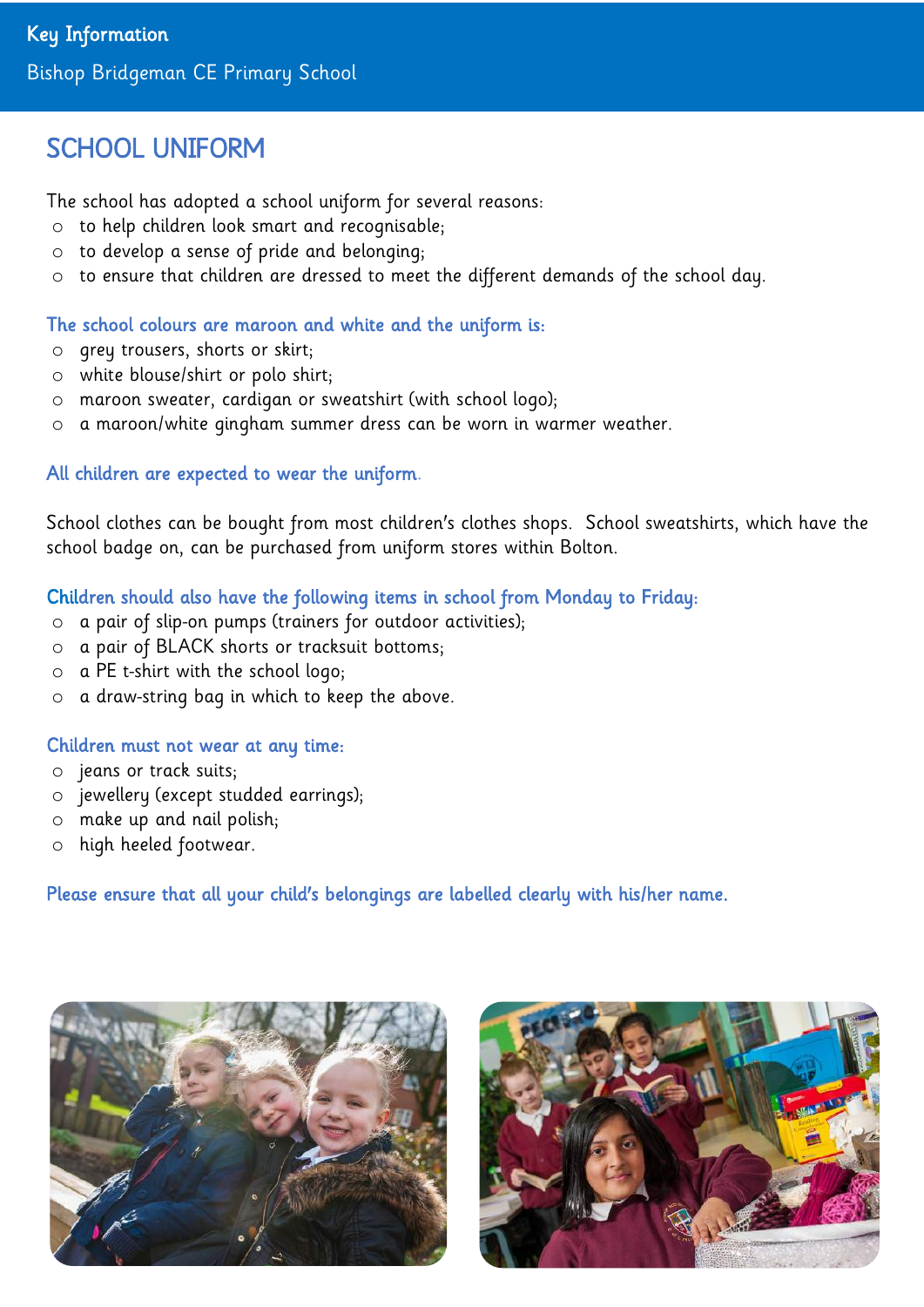# LUNCHTIME AT SCHOOL

### School Dinners

School meals are served to children in the hall on a cafeteria system. All school meals are carefully planned to give children a healthy, balanced and nutritious diet and we recommend that children choose this option.

We offer meals to suit all dietary requirements, including vegetarian and halal.

Dinner money is collected in on Mondays for Years 3 – 6. Please ensure your child's name and class is clearly marked on the envelope.

Free School Meals are available in certain circumstances. If you feel that your child may qualify then please contact The One-Stop-Shop, Bolton Town Hall, Bolton. Telephone No: 01204 332099

### Packed Lunches

Alternatively, children may bring a healthy packed lunch, consisting of something savoury and a piece of fruit. It must be brought in a small plastic sandwich box. A soft drink may be brought but water is provided.

### FIZZY DRINKS ARE NOT ALLOWED.

Children may only change their meal arrangements at the beginning of each half-term, unless permission has been given by the Principal. Requests to change arrangements should be notified in writing to the School Office.



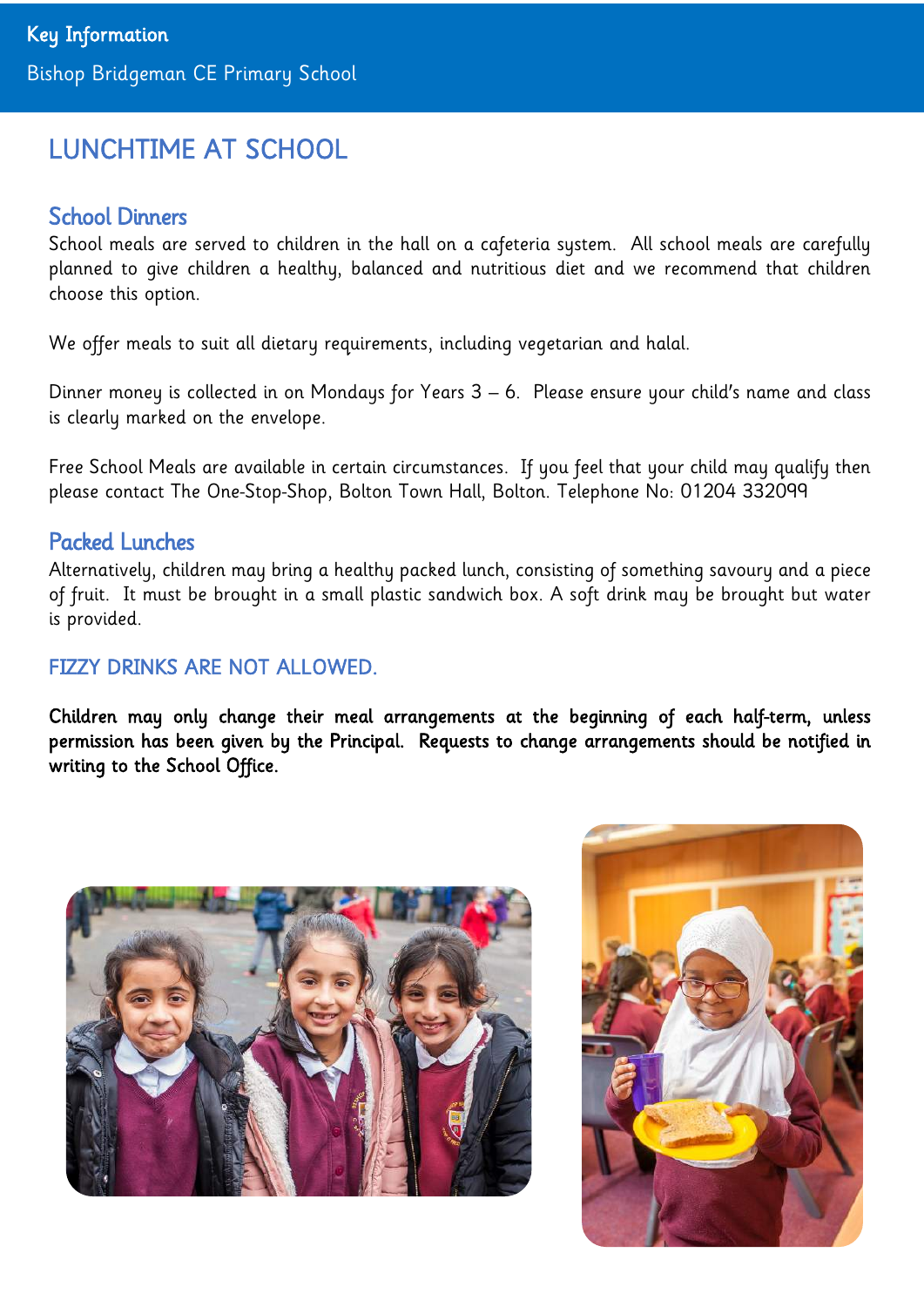# HEALTH & SAFETY

# Children's Details

It is very important that our records for each child are kept up-to-date.

Please inform us immediately of any change of name, address or emergency contact number. This is to ensure that we are able to contact a family member if your child should fall ill or become injured whilst at school.

### **Medicines**

From time to time children may be in school whilst still receiving a course of medication. Parents therefore need to be aware that:

- o It is always preferable for parents to administer medication. If it is not possible for parents to do this, they should speak to the principal, who will try to make arrangements to help.
- o Any medication which is handed to the office must have the original pharmacy label, which includes the date, the child's name and accurate dosage instructions.
- o For asthma sufferers a spare, labelled ventilator may be kept in school.
- o Although every effort will be made by the school to carry out such administration of medicines, we cannot make any guarantee regarding such requests.
- o School has a permission form that must be completed by parents if any medication is to be taken at school.

# ABSENCE FROM SCHOOL

# Illness or Injury

A child's absence must be reported to the school office by a telephone call or a letter on the first day of absence, preferably before 9.30am.

### Medical Appointments

Medical appointments, wherever possible, should be arranged outside school hours. However, if this is unavoidable then parents must show evidence of an appointment to the school office. This is to ensure that your child has a genuine reason to be absent from school.

# Family Holidays

It is important for parents to remember that they do not have the right to take children out of school during term time. If a holiday is requested parents must write a letter before booking any holidays. PLEASE NOTE: parents must expect their request to be declined.

A copy of the school's holiday pattern for the coming year is available from the school office and the school website.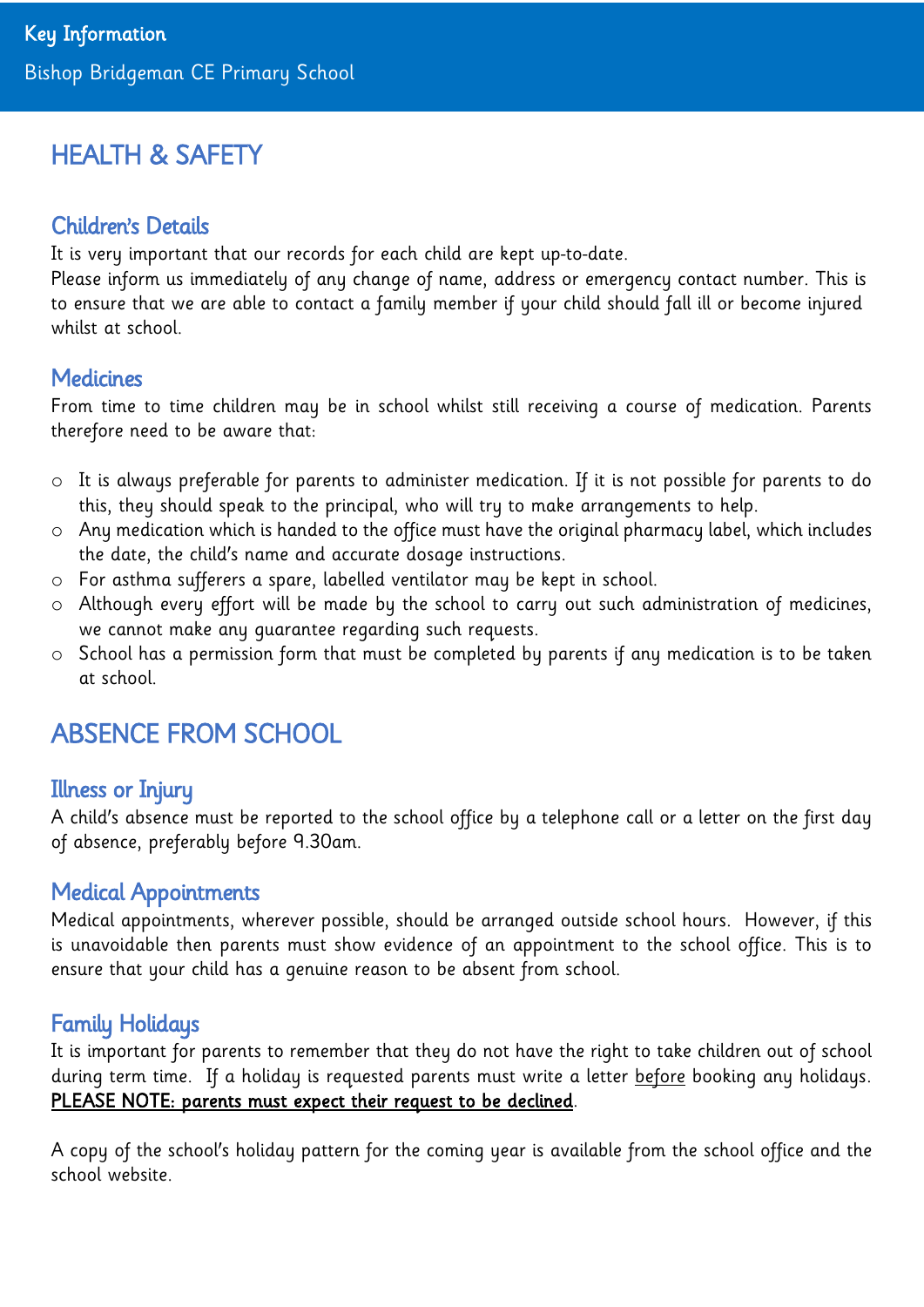# PARENTAL INVOLVEMENT

The school shares the responsibility for the education of each child with the parents. We provide Stay and Learn sessions throughout the year, where you are invited to visit and work with your child. We are aware that children benefit from knowing that their parents are interested in what happens in school.

The school plans regular fund-raising events to raise money to help school buy additional resources. We are always glad of parents' interest and help in school and also look to you for support for any social activities that will benefit the school and the children.

Parents are also invited to attend our regular class or 'special event' assemblies.

We try to keep parents informed and up-to-date by:

- o Displaying half-termly newsletters on the school website.
- o Running curriculum workshops to explain and show parents exactly what children are learning in school.
- o Holding three Parents' Evenings each year as an opportunity for parents to talk to staff about their children and the progress they are making.
- o Including details of all events and special occasions on the school website which can be found online at www.bishopbridgeman.co.uk

The school is willing to listen to any suggestions which parents may have which will benefit their children and help the smooth and successful running of our school.

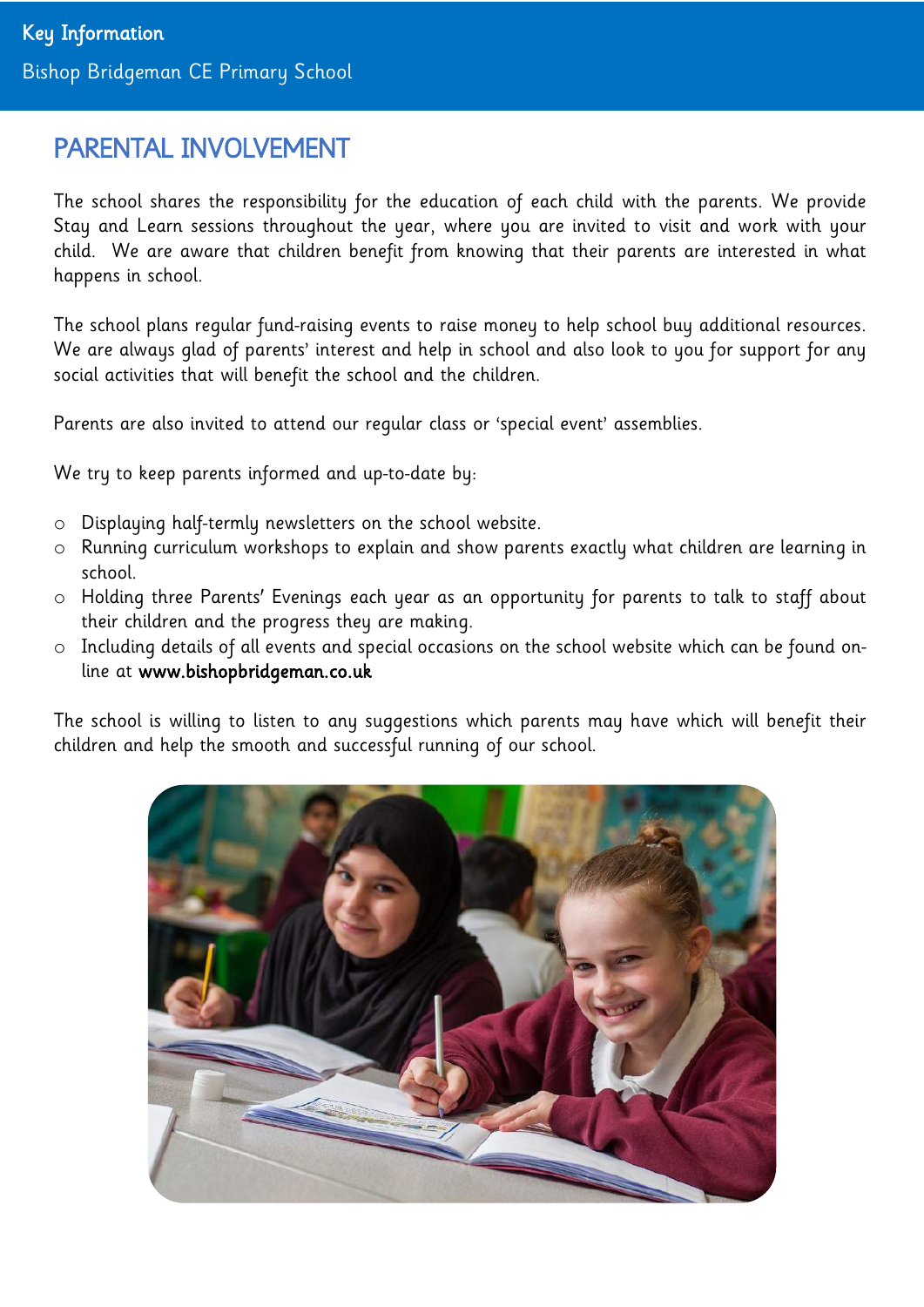# BEHAVIOUR & DISCIPLINE

We believe good behaviour and positive discipline is essential for effective teaching and learning. A good working atmosphere inside the classroom, together with sensible, thoughtful and considerate behaviour, should provide opportunities for quality learning experiences and lead to a happy and caring atmosphere.

### Behaviour & Rewards

### How do we reward?

Bishop Bridgeman has adopted a consistent approach for rewarding and encouraging good behaviour, effort and manners based on the collection of 'smiley face' stamps. Smiley faces may be awarded for any actions, deeds or attitudes which are deemed noteworthy.

A 'smiley' can be awarded by any staff member to any child at any time. All staff should carry 'smileys' at all times to reward and reinforce positive behaviour as it occurs. This reinforces our philosophy that the care of our children is the responsibility of all adults in school.

As well as whole school reward systems individual classrooms will have their own personalised rewards led by the children's interests.

We promote reading for pleasure at Bishop Bridgeman and encourage children to read at home regularly. Children can achieve bronze, silver and gold rewards in reading when they have read at home with an adult. Prizes range from bookmarks, books and book tokens so children have a free choice of which book they would like to purchase.

# CLASS ORGANISATION

For the school year 2018/19 children will be divided into the following classes:

- o Two Nursery classes and two reception classes (Early Years Unit);
- o Four classes covering Year 1 and Year 2 (Lower School);
- o Four classes covering Years 3 and 4 (Middle School);
- o Four classes covering Years 5 and 6 (Upper School).

Many children, for a variety of reasons, receive additional support within their own classroom, from one of our intervention teaching assistants or volunteer readers.

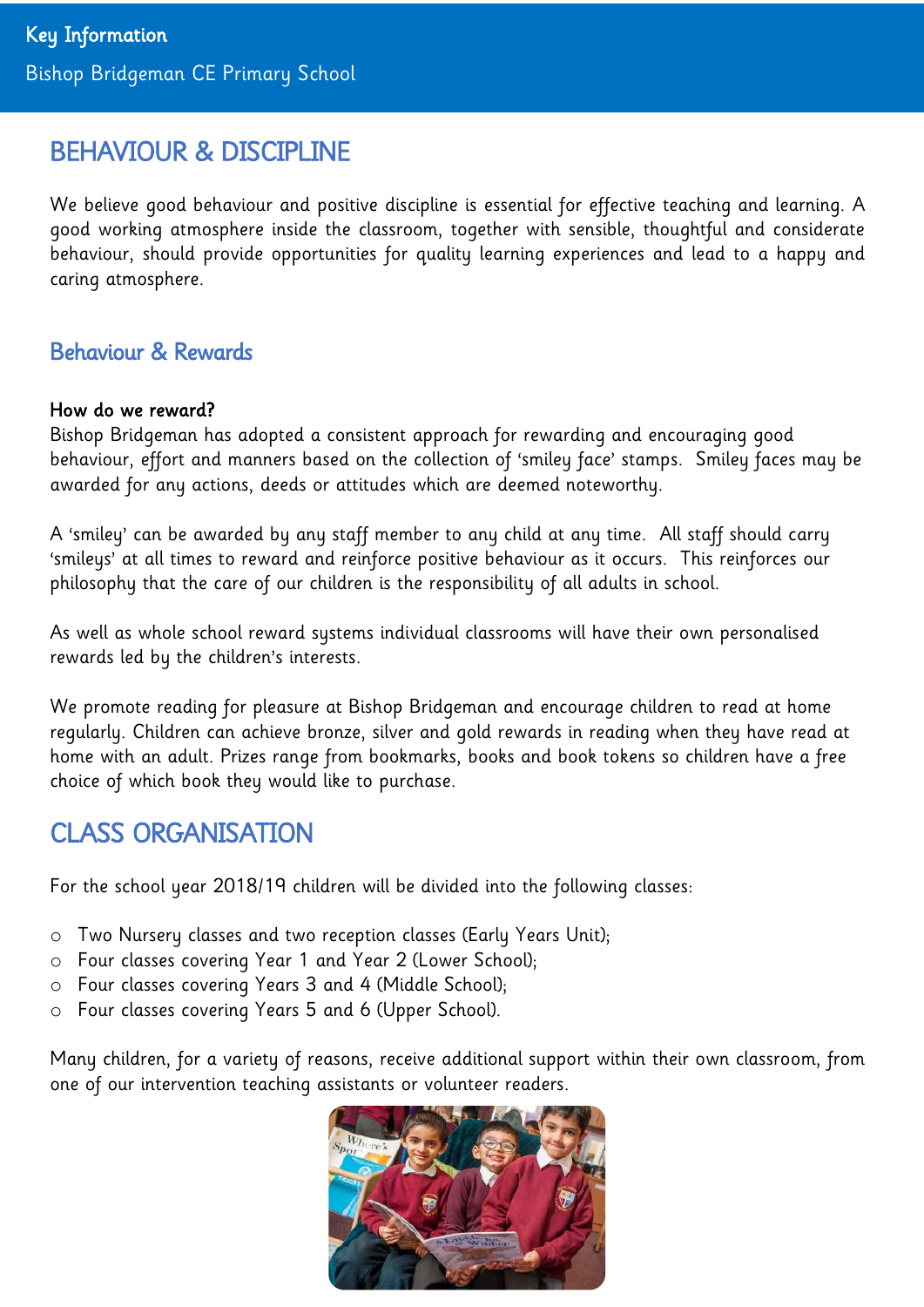# THE CURRICULUM

The school aims to fulfil the requirements of the National Curriculum and to develop the full potential of each child. By creating a happy and caring atmosphere, the children can learn the skills of English and Maths, and, through an exciting and stimulating environment, be encouraged to investigate, discover and create. The curriculum will be broad and balanced and take heed of recent changes in society and technological advances and is reviewed regularly on an internal and external basis.

The children are taught primarily by one class teacher although, on occasion, a staff member with a specialism in a particular subject may be utilised. The teachers use a variety of teaching approaches to provide the most effective learning situation and to offer the maximum benefit of their expertise.

The school curriculum includes the core and foundation subjects of the National Curriculum.

Core: English, Mathematics, Science, Computing and RE.

Foundation: Design Technology, History, Geography, Music, Art, PE, PSHE and a Modern Foreign Language (KS2).

Within the subject areas we plan to provide practical, meaningful and engaging activities that develop deep understanding. The work is differentiated to meet the needs of all children. Whenever possible we attempt to include work in the local environment and trips to other interesting locations.

# ATTENDANCE REWARDS

Regular attendance at school is essential to ensure uninterrupted progress and to enable children to extend their potential. The attendance pattern for all children is monitored weekly with the school seeking to work actively with parents to ensure a regular pattern is maintained. We expect all children on roll to attend every day when the school is in session providing they are fit and healthy enough to do so.

We do all that we can to encourage the children to attend and put in place appropriate procedures to support this. We believe that the most important factor in promoting good attendance is the development of positive attitudes towards school and learning.

Poor attendance can seriously affect each child's:

- o attainment in school
- o relationships with other children and their ability to form lasting friendships
- o confidence to attempt new work and work alongside others

Those children who attain 100% attendance in any one calendar month are given a golden ticket that allows them to attend school in non-uniform.

Those children who achieve 100% attendance (no lateness, no medical appointments etc.) for the year are entered into a draw for a significant prize.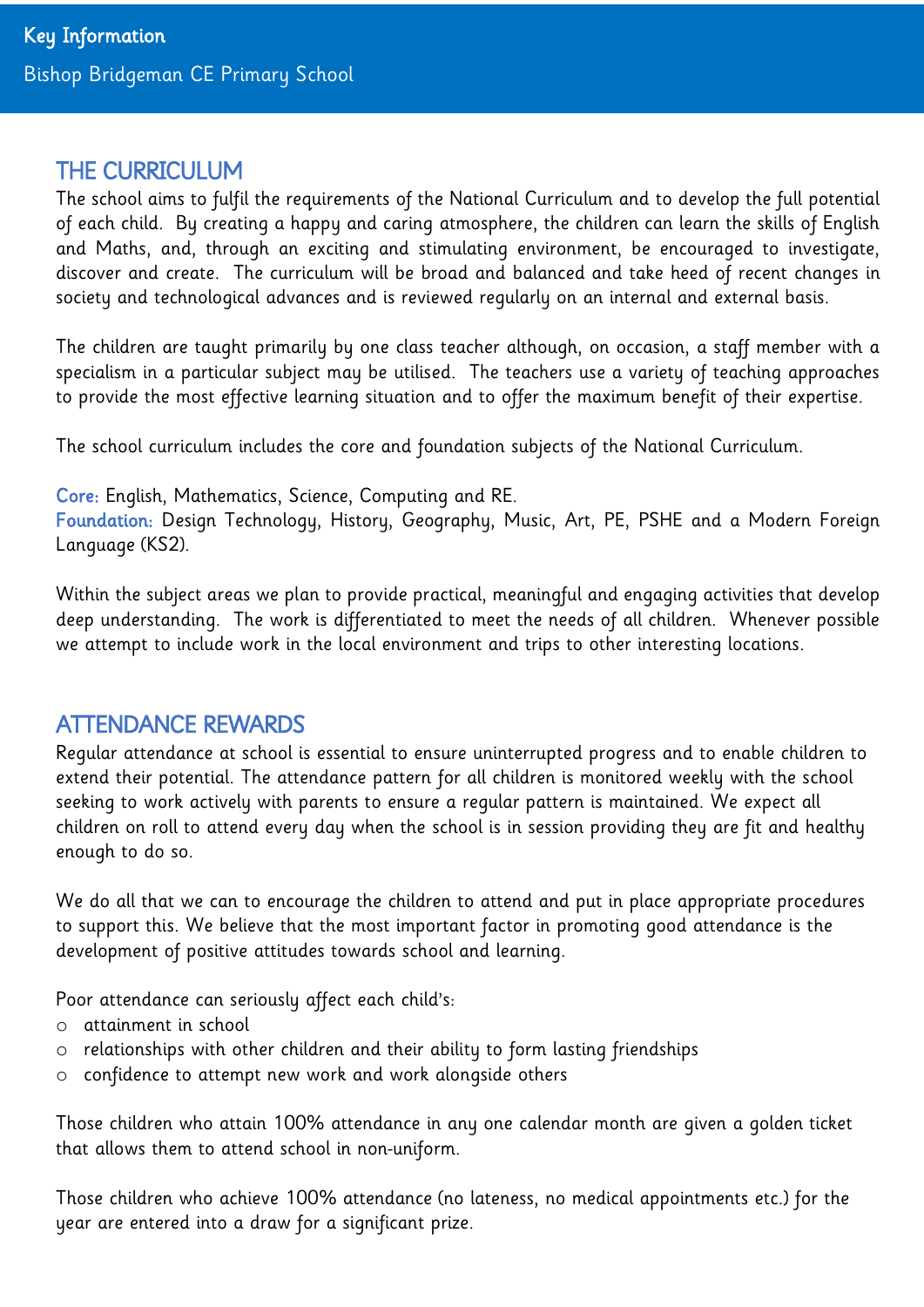### RELIGIOUS EDUCATION

Bishop Bridgeman Church of England Primary School uses a comprehensive scheme of work based on a scheme prepared by the Diocese of Blackburn. The school scheme takes into account the fact that our school has a large percentage of children who are of other faiths.

Parents who send children to our school know that we are a Church school and expect us to be faithful to its foundation whilst respecting other faiths.

# SCHOOL WORSHIP

All religious faiths have worship at the centre of their communal life. As a Christian school, we believe this to be a very important part of our community life.

We hold an act of worship every day in school that seeks to reflect our Christian foundation and respect the faiths of others who are part of our community.

Parents do have the right to withdraw their children from religious education and worship but as this is a church school, it is expected that all pupils will attend.

# ARRANGEMENTS FOR CHILDREN WITH SPECIAL EDUCATION NEEDS

All our children are closely monitored from entry into the Nursery through to year 6. If a teacher has concerns about any child at any time, he/she will discuss the problem with the SENDCo and/or the Principal and the parent(s).

Having diagnosed a child's needs, we provide support according to the statutory guidelines for children with special educational needs. When necessary, we involve other agencies including the educational psychologist.

Should any parent require further information on this subject, our policy documents are always available in school and on our school website. The principal and SENDCo will answer any questions you may have.

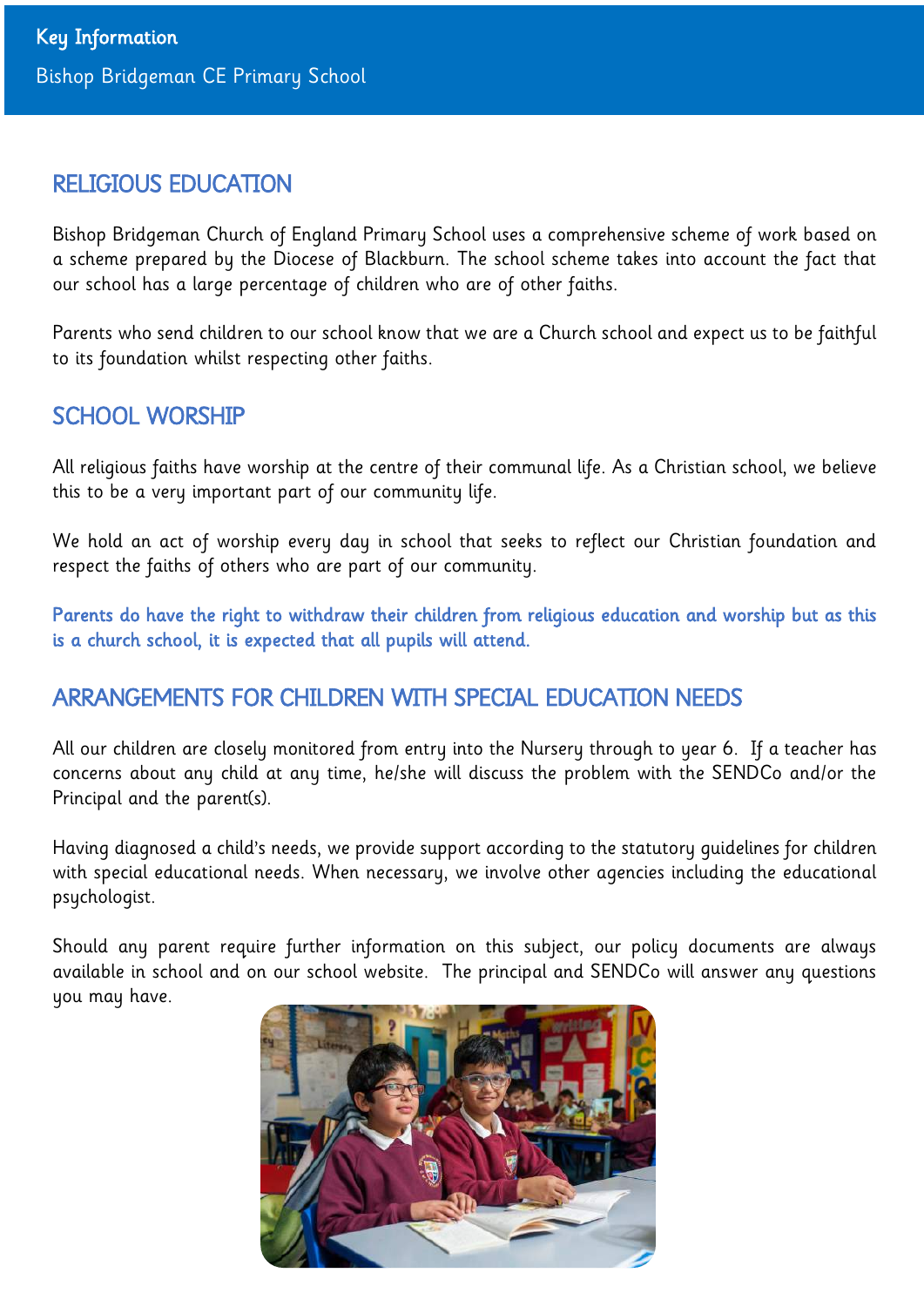# EXTRA SCHOOL ACTIVITIES

The children at Bishop Bridgeman School enjoy a wide range of extra-curricular activities, dependant on the staff we have available at any one time. Our current activities include: football, cricket, netball, dodge ball, handball, gymnastics, rounders, choir, recorders, clarinet, arts/crafts, sewing and science.

## VALUABLES AND MONEY

Children must not bring toys or personal possessions into school because the school cannot take responsibility for loss or damage.

Children should only bring money into school for particular purposes and it should be sealed in an envelope and clearly labelled with name and purpose. The school cannot take responsibility for lost money.

### HAIR STYLES

We do not allow children to come into school with extreme haircuts i.e. with lines or shapes cut into their hair or allow them to have un-natural hair colour dyes.

# **COMPLAINTS**

Most parents are very happy with the education their children receive at Bishop Bridgeman. However, if an issue should arise, we would endeavour to resolve this quickly through discussion with the class teacher or school Principal.

If these attempts to address the matter are not sufficient, then parents should follow the complaints policy, which can be found on the school website.